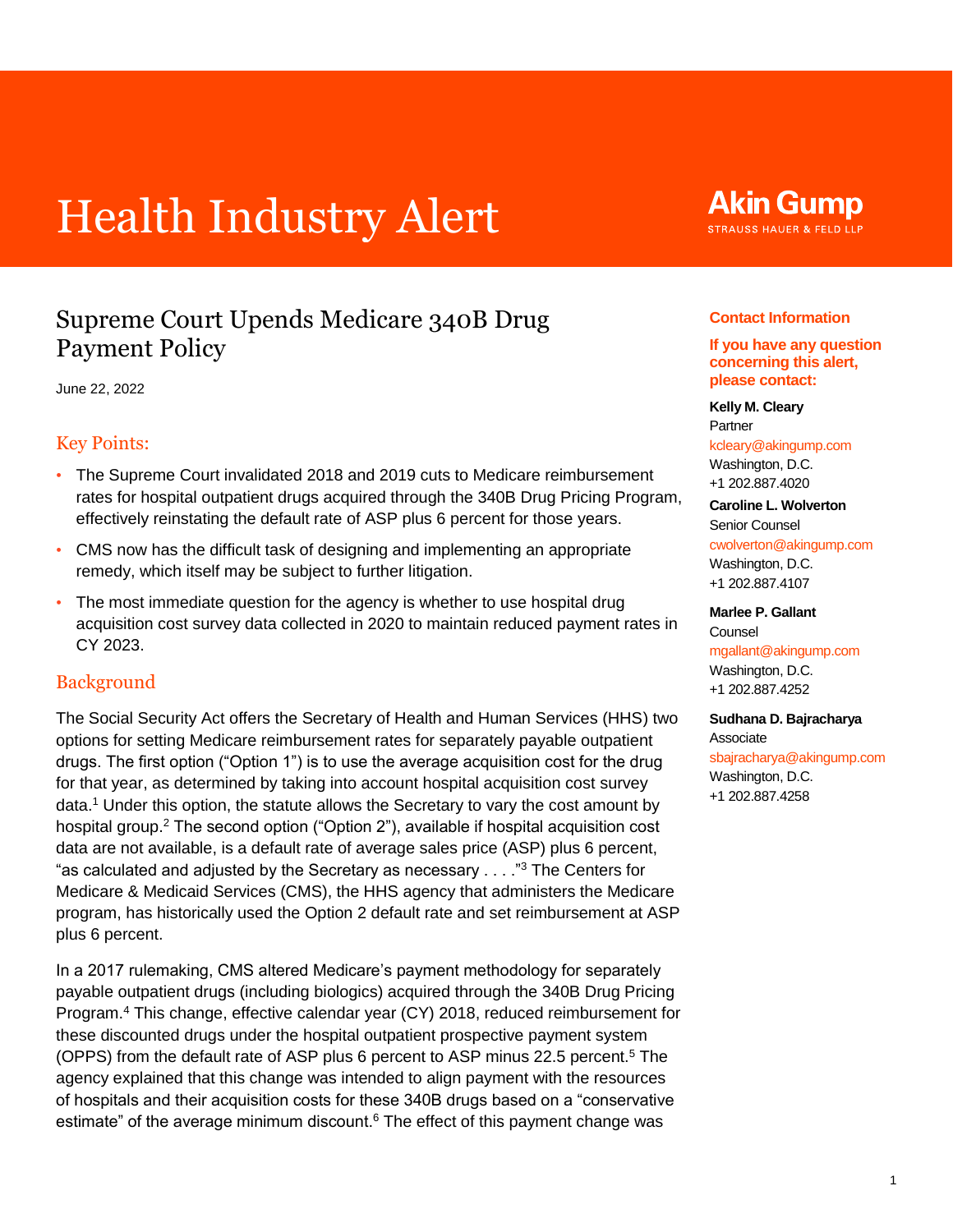<span id="page-1-0"></span>the reallocation of approximately \$1.6 billion from 340B hospital drug payments to nondrug item and service payments for all hospitals under the OPPS[.](#page-4-3)<sup>7</sup> Additionally, Medicare beneficiaries who received 340B drugs benefited from the lower reimbursement, as the cost‑sharing obligation is generally 20 percent of the Medicare reimbursement rate.<sup>[8](#page-4-4)</sup>

<span id="page-1-2"></span><span id="page-1-1"></span>Certain hospitals and hospital associations sued CMS in federal district court over the reduced reimbursement for CY 2018, and later CY 2019, arguing that the agency exceeded its statutory authority by changing reimbursement rates for 340B-acquired drugs without first collecting acquisition cost data from hospitals through a survey, and inappropriately relying on its authority to "adjust" drug payments.<sup>[9](#page-4-5)</sup> The district court found in favor of the plaintiffs. Pointing out that there was no survey data to support the use of the first statutory option (average acquisition costs), the court concluded that the magnitude and breadth of the cuts exceeded the adjustment authority Congress conferred upon the agency.[10](#page-4-6) CMS appealed, and the court of appeals reversed, concluding that CMS had reasonably interpreted the Medicare statute and had authority to lower drug reimbursement rates for 340B-acquired drugs.<sup>[11](#page-4-7)</sup>

<span id="page-1-5"></span><span id="page-1-4"></span><span id="page-1-3"></span>In the midst of the ongoing litigation, the agency conducted a 340B hospital survey to collect drug acquisition cost data for CY 2018 and CY 2019.[12](#page-4-8) Based on analysis of its 2020 survey, CMS concluded that the average acquisition cost for 340B-acquired drugs was ASP minus 34.7 percent.<sup>[13](#page-4-9)</sup>

<span id="page-1-8"></span><span id="page-1-7"></span><span id="page-1-6"></span>In the CY 2021 OPPS Proposed Rule, CMS proposed paying for 340B-acquired drugs at ASP minus 28.7 percent based on the 2020 hospital survey data and an add-on payment for CY 2021.[14](#page-4-10) However, the agency ultimately decided against the larger cut and maintained its ASP minus 22.5 percent policy for purposes of payment stability during the COVID-19 Public Health Emergency, and to allow additional time for CMS to analyze the hospital survey data.<sup>[15](#page-4-11)</sup> During the CY 2021 rulemaking process, the agency acknowledged stakeholder concerns about the survey, noting that "utilization of survey data is complex," but maintained that its survey methods and methodology for calculating the average 340B discount were valid.[16](#page-4-12) Subsequently, CMS maintained its ASP minus 22.5 percent policy for CY 2022 as well.<sup>[17](#page-4-13)</sup>

#### <span id="page-1-10"></span><span id="page-1-9"></span>Summary of Decision

<span id="page-1-11"></span>In a unanimous opinion issued June 15, 2022, in *American Hospital Association v. Becerra*, the Supreme Court held that CY 2018 and CY 2019 reimbursement cuts for 340B-acquired drugs were contrary to the Medicare statute and unlawful, reversing the D.C. Circuit's contrary holding.[18](#page-4-14) As a threshold matter, the Supreme Court agreed with the lower courts in rejecting the government's contention that the OPPS rate adjustment was not subject to judicial review. On the merits, the opinion primarily focused not on the limits of CMS's adjustment authority, as the lower courts had done, but rather on CMS's authority to vary rates by hospital group in the absence of a hospital acquisition cost survey. The opinion construed the two statutory options for establishing reimbursement rates for outpatient drugs as mutually exclusive, rejecting CMS's argument that it could vary reimbursement rates by hospital group based on its Option 2 authority to set rates based on "the average price" of the drug charged by manufacturers as "calculated and adjusted by the Secretary." Only Option 1 authorizes reimbursing hospital groups at different rates, and it applies only if CMS has surveyed hospital acquisition cost data and bases rates on that data. In the absence of a survey,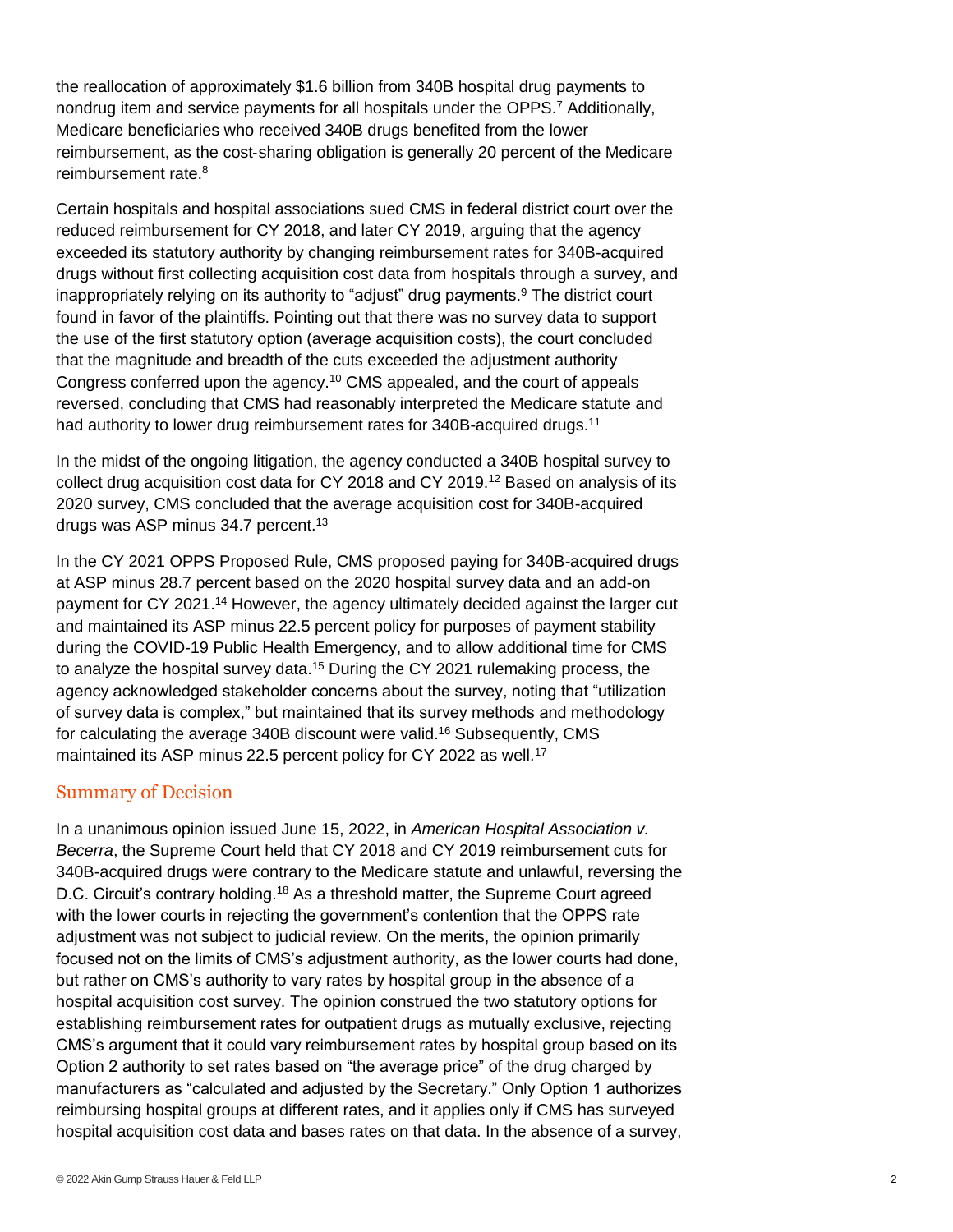<span id="page-2-0"></span>CMS must proceed under Option 2 and set reimbursement rates "drug by drug, not hospital by hospital or hospital group by hospital group."[19](#page-4-15)

Notably, the Supreme Court left open several key questions that are likely to be answered in lower court proceedings. For instance, the Court did not address the question of the appropriate remedy, or the government's contention that an invalidation of the CY 2018 and CY 2019 reimbursement rates for certain hospitals would require offsets elsewhere in the program. Nor did the Court opine on the validity of the 2020 survey and whether CMS could rely on that survey data to pay for 340Bacquired drugs under Option 1, using average acquisition costs.

#### What's Next

<span id="page-2-1"></span>The Supreme Court remanded the case, so it will return to the district court. The district court could simply remand the matter to CMS to develop an appropriate remedy, as it did in 2019 after it ruled in favor of the hospitals, "allow[ing] the agency more flexibility to determine the least disruptive means of correcting its underpayments to Plaintiffs . . .".[20](#page-4-16) The government will ask for the same flexibility when the case returns from the Supreme Court, and the district court may consider further briefing from the parties as to remedy as it did when it first had the case. If the district court again orders remand to CMS, remedy will be up to the agency, at least in the first instance. Whatever remedy the agency chooses may itself be challenged and become the subject of litigation—particularly if it seeks to offset past underpayments with cuts elsewhere in the program—so final resolution of the 340B reimbursement rates may still be a long way off.

#### **Remedying Underpayments in CY 2018 and CY 2019**

To remedy 340B hospitals' underpayments, CMS could recalculate reimbursement for those years and pay the difference to the hospitals, or the agency could make an adjustment to the hospitals' reimbursement in the coming calendar year or years.

Plaintiffs in *AHA v. Becerra*, after winning in the district court, sought payment of the difference between (i) their paid reimbursements for CY 2018 and CY 2019 and (ii) ASP plus 6 percent for those years (the rate at which non-340B hospitals were paid). That retroactive remedy is a possibility, though it likely would require the agency to vacate the 2018 and 2019 rules and issue new rules setting reimbursement for all hospitals at ASP plus 6 percent. The presumption against retroactivity could be an obstacle to such an approach.<sup>[21](#page-4-17)</sup>

<span id="page-2-3"></span><span id="page-2-2"></span>The "prospective" remedy CMS devised following the invalidation of its "2-midnight policy" may provide the agency some guidance. After that policy—which reduced inpatient prospective payment system (IPPS) rates by 0.2 percent across the board for three fiscal years—was invalidated for issuance in violation of notice-and-comment requirements,<sup>[22](#page-4-18)</sup> the agency chose to remedy the underpayment of 0.2 percent in each of the three years with a one-time 0.6 percent rate increase for the next fiscal year. For 340B hospitals, a prospective increase to the reimbursement for 340B drugs dispensed rate in one or more future years could serve as a remedy for their underpayment.

For either a retroactive or a prospective remedy, the major open question is whether CMS will honor the statutory budget neutrality requirement applicable to OPPS by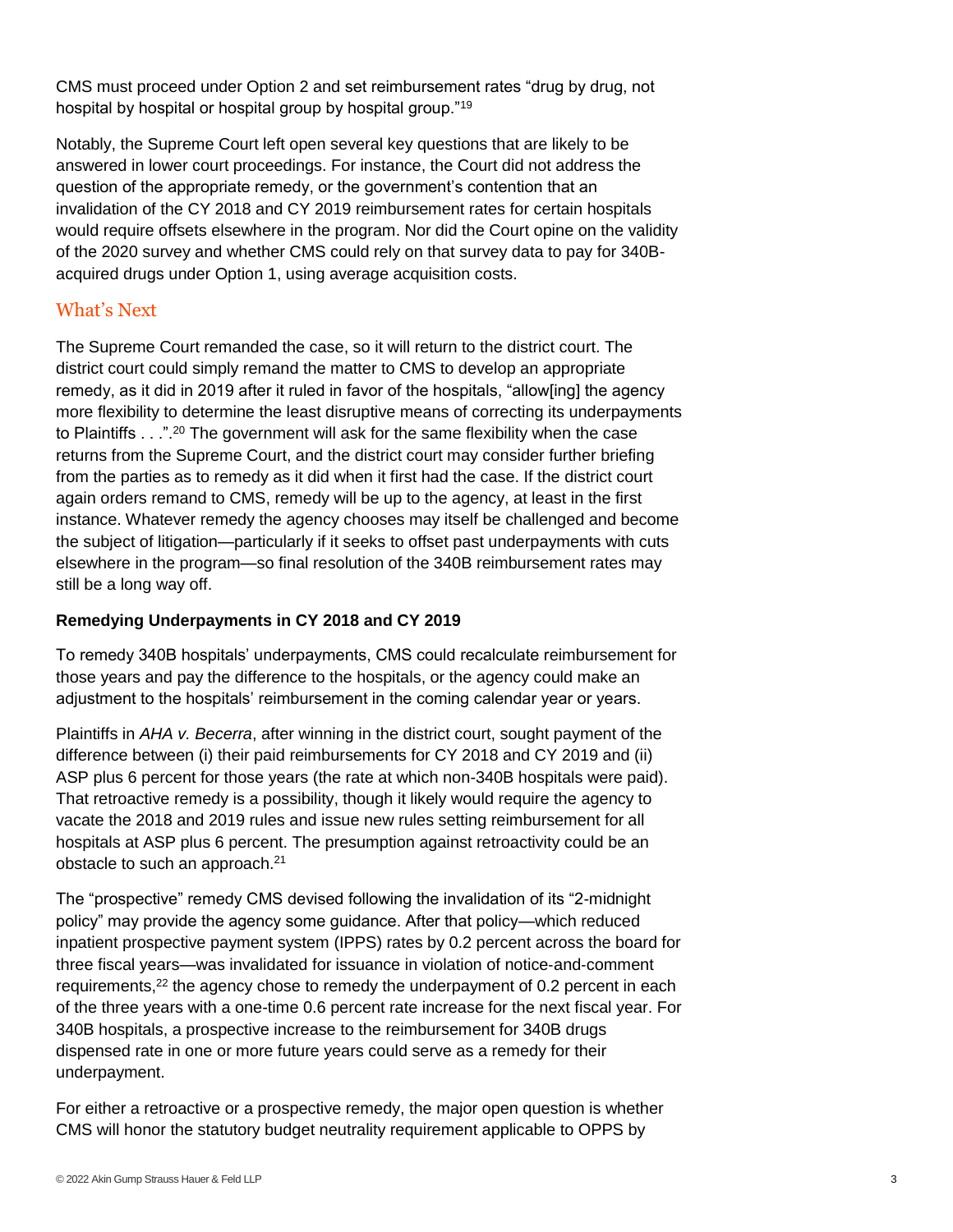<span id="page-3-3"></span>making offsetting negative adjustments to nondrug OPPS services. That was not a factor when the agency crafted the prospective rate increase following the 2-midnight policy invalidation because the IPPS payment adjustments were not subject to a budget neutrality requirement. But for OPPS, the Medicare statute requires that any payment adjustments in a given year not change the total "estimated amount of [OPPS] expenditures" for the year.<sup>[23](#page-4-19)</sup> Arguably, the statute's reference to total "estimated" expenditures means the budget neutrality requirement only would apply to a prospective remedy. However, the government has consistently argued the opposite position in its briefing throughout the litigation. If CMS maintains the view that a retroactive payment adjustment would require offsets in the form of recoupments of other payments already made, it's hard to imagine the agency choosing a retroactive remedy. Calculating offsets and recouping payments from providers and possibly beneficiaries would be extremely cumbersome and administratively costly, and would most certainly invite litigation. By contrast, a prospective remedy can be calculated to meet any budget neutrality requirement and would not require retrospective recoupments. A prospective remedy therefore seems more likely. Either way, challenges and further litigation can be expected, including vis-à-vis budget neutrality.

#### **Addressing Payments in CYs 2020–22**

<span id="page-3-4"></span>Even though the Supreme Court addressed only CY 2018 and CY 2019, its ruling will affect CY 2020, and possibly CYs 2021–2022. The agency paid 340B hospitals the same reduced rate (ASP minus 22.5 percent) for these years, though CMS had completed its 340B hospital survey in advance of setting CY 2021 and CY 2022 reimbursement rates.<sup>[24](#page-4-20)</sup> Given that there were no survey data informing the CY 2020 policy, CMS will presumably concede that any remedy for CY 2018 and CY 2019 underpayments should also be applied for CY 2020. For CY 2021 and CY 2022, for which survey data were available and were considered by the agency, it is possible that CMS could argue that these years are not affected by the Supreme Court's decision. As noted above, the Supreme Court did not address the adequacy of the agency's 2020 survey. Nor has any court been presented the question of whether the agency's consideration of the survey data was the equivalent of "taking into account" the data as required under Option 1.

#### **Setting Payment Policy for CY 2023 and Beyond**

<span id="page-3-5"></span>We expect CMS to begin implementing *AHA v. Becerra* in the CY 2023 rulemaking cycle. CMS has maintained that it has discretion to establish a payment rate for 340Bacquired drugs based on the 2020 hospital survey data and has even proposed a steeper cut to 340B-acquired drugs based on that survey data.<sup>[25](#page-4-21)</sup> CMS could revive these proposals for CY 2023 and maintain or increase the cuts to 340B-acquired drugs. However, if CMS remains uncertain about using the 2020 hospital survey data, it could revert to the pre-2018 default of ASP plus 6 percent for 340B hospitals for CY 2023 and future years. If CMS reverts to this pre-2018 default, reallocating more OPPS dollars toward drugs, we can expect to see a corresponding negative adjustment to other nondrug OPPS items and services.

<span id="page-3-0"></span> $142$  $142$  U.S.C. § 1395l(t)(14)(A)(iii)(I).

<span id="page-3-1"></span>[2](#page-0-1) *Id*.

<span id="page-3-2"></span>[3](#page-0-2) *Id*. § 1395l(t)(14)(A)(iii)(I).